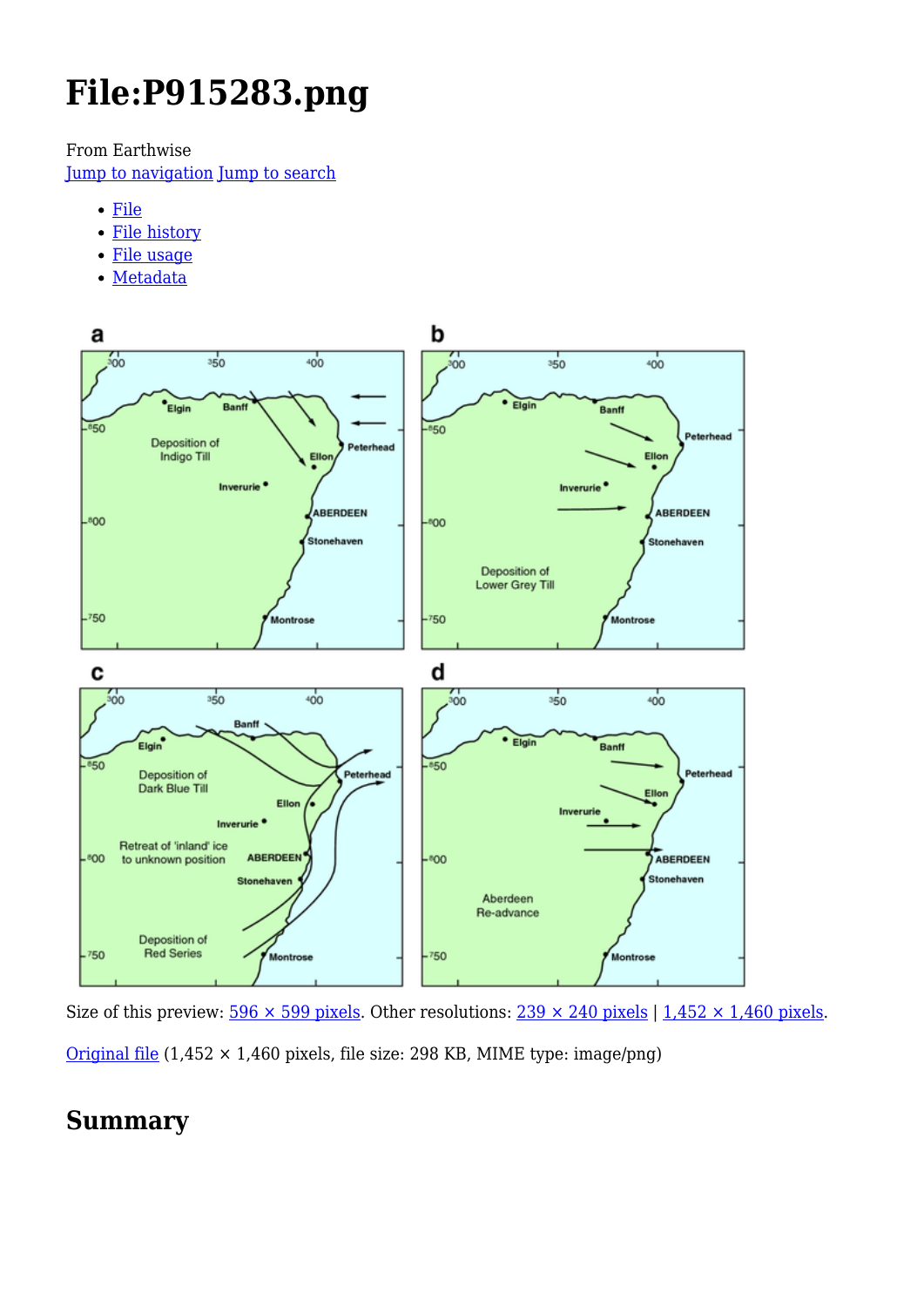| description | <b>English:</b> Patterns of ice flow deduced by Jamieson (1906). a Deposition of Indigo<br>Till b Deposition of Lower Grey Boulder Clay c Deposition of Dark Blue Boulder<br>Clay and Red Clay Series d Aberdeen Re-advance. From: Figure 36 in MERRITT, J<br>W, AUTON, C A, CONNELL, E R, HALL, A M, and PEACOCK, J D. 2003. Cainozoic<br>geology and landscape evolution of north-east Scotland. Memoir of the British<br>Geological Survey, Sheets 66E, 67, 76E, 77, 86E, 87W, 87E, 95, 96W, 96E and 97<br>(Scotland). |
|-------------|---------------------------------------------------------------------------------------------------------------------------------------------------------------------------------------------------------------------------------------------------------------------------------------------------------------------------------------------------------------------------------------------------------------------------------------------------------------------------------------------------------------------------|
| source      | <b>British Geological Survey</b>                                                                                                                                                                                                                                                                                                                                                                                                                                                                                          |
|             | <b>author</b> British Geological Survey                                                                                                                                                                                                                                                                                                                                                                                                                                                                                   |

# **Licencing**

{{subst:Custom license marker added by UW}}

Download of 1000 x 1000 pixel images is free for all non-commercial use - all we ask in return is for you to acknowledge BGS when using our images. Click our Terms and Conditions link below for information on acknowledgement text, and to find out about using our images commercially. **Copyright**

The images featured on this site unless otherwise indicated are copyright material of the UK Research and Innovation (UKRI), of which the British Geological Survey is a component body. The British Geological Survey encourages the use of its material in promoting geological and environmental sciences. The images may be reproduced free of charge for any non-commercial use in any format or medium provided they are reproduced accurately and not used in a misleading or derogatory context. Where any images on this site are being republished or copied to others, the source of the material must be identified and the copyright status acknowledged. The permission to reproduce UKRI protected material does not extend to any images on this site which are identified as being the copyright of a third party. Authorisation to reproduce such material must be obtained from the copyright holders concerned.

### **Non-commercial Use**

Use of the images downloaded from this site and reproduced digitally or otherwise may only be used for non-commercial purposes, which are:-

- Private study or research for a non-commercial purpose
- Education for teaching, preparation and examination purposes

When using the images please credit 'British Geological Survey' and include the catalogue reference ('P Number') of the item to allow others to access the original image or document. Noncommercial users of the images from this site are restricted to downloading no more than 30 images, without seeking further permission from [enquiries@bgs.ac.uk](mailto:enquiries@bgs.ac.uk)

### **Commercial Use**

For commercial use of these images for which higher resolution images are available, individual permissions and/or licences arrangements should be agreed by contacting [enquiries@bgs.ac.uk](mailto:enquiries@bgs.ac.uk) Commercial use will include publications in books (including educational books), newspapers, journals, magazines, CDs and DVDs, etc, where a cover charge is applied; broadcasts on TV, film and theatre; and display in trade fairs, galleries, etc. If you are in doubt as to whether your intended use is commercial, please contact [enquiries@bgs.ac.uk](mailto:enquiries@bgs.ac.uk)

### **Warranty**

Use of the images downloaded from this site is at the users own risk. UKRI gives no warranty as to the quality of the images or the medium on which they are provided or their suitability for any use.

### **Ordnance Survey topography**

Maps and diagrams in Earthwise use topography based on Ordnance Survey mapping. The National Grid and other Ordnance Survey data ©Crown Copyright and database rights 2015. Ordnance Survey Licence No. 100021290 EUL.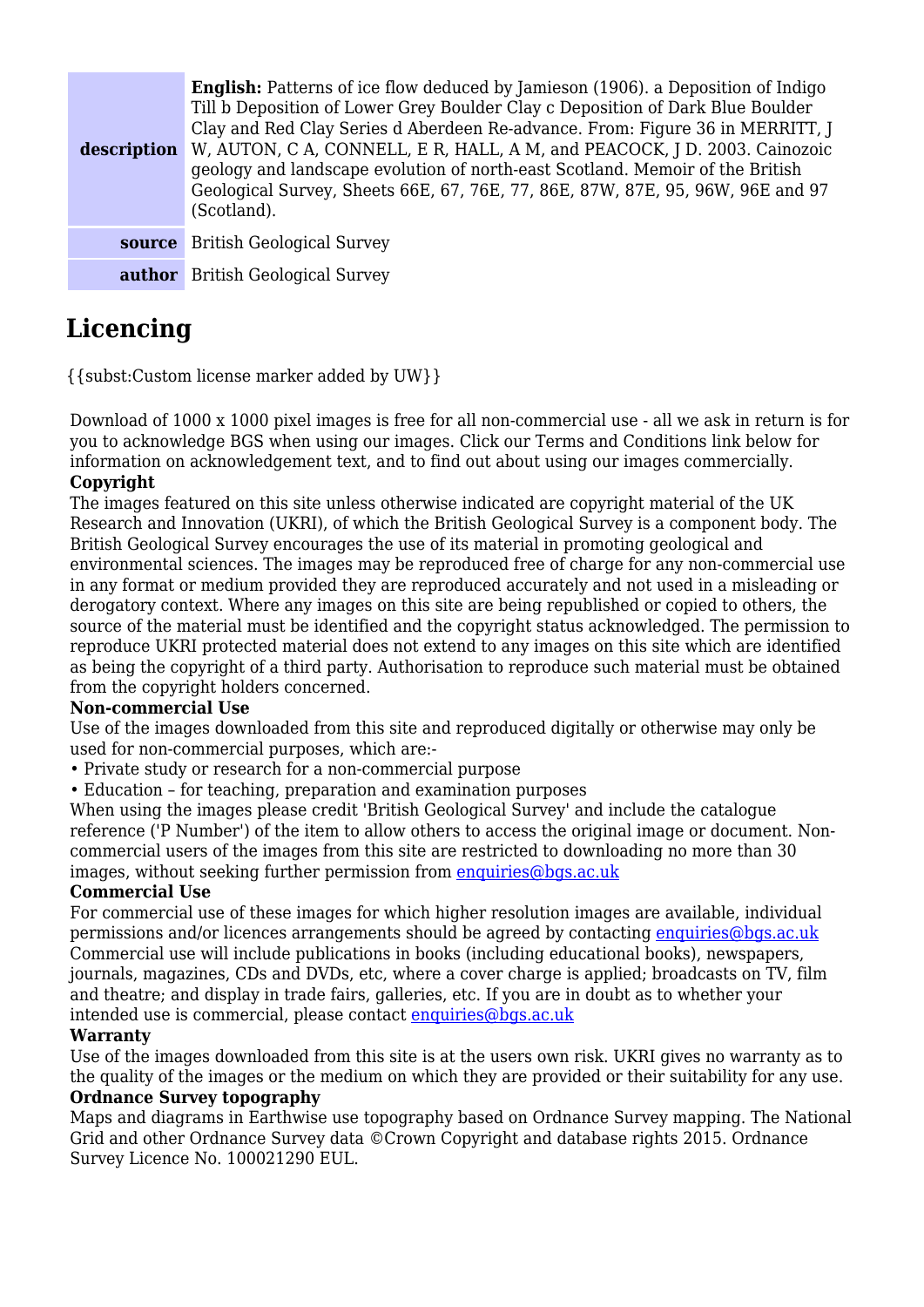# **File history**

Click on a date/time to view the file as it appeared at that time.



You cannot overwrite this file.

## **File usage**

The following page links to this file:

• [Sandford Bay - locality, Cainozoic of north-east Scotland](http://earthwise.bgs.ac.uk/index.php/Sandford_Bay_-_locality,_Cainozoic_of_north-east_Scotland)

## **Metadata**

This file contains additional information, probably added from the digital camera or scanner used to create or digitise it.

If the file has been modified from its original state, some details may not fully reflect the modified file.

**Horizontal resolution** 3.15 dpc

**Vertical resolution** 3.15 dpc Retrieved from ['http://earthwise.bgs.ac.uk/index.php?title=File:P915283.png&oldid=17193'](http://earthwise.bgs.ac.uk/index.php?title=File:P915283.png&oldid=17193) [Categories:](http://earthwise.bgs.ac.uk/index.php/Special:Categories)

- [License tags](http://earthwise.bgs.ac.uk/index.php/Category:License_tags)
- [Uploaded with UploadWizard](http://earthwise.bgs.ac.uk/index.php/Category:Uploaded_with_UploadWizard)

# **Navigation menu**

## **Personal tools**

- Not logged in
- [Talk](http://earthwise.bgs.ac.uk/index.php/Special:MyTalk)
- [Contributions](http://earthwise.bgs.ac.uk/index.php/Special:MyContributions)
- [Log in](http://earthwise.bgs.ac.uk/index.php?title=Special:UserLogin&returnto=File%3AP915283.png&returntoquery=action%3Dmpdf)
- [Request account](http://earthwise.bgs.ac.uk/index.php/Special:RequestAccount)